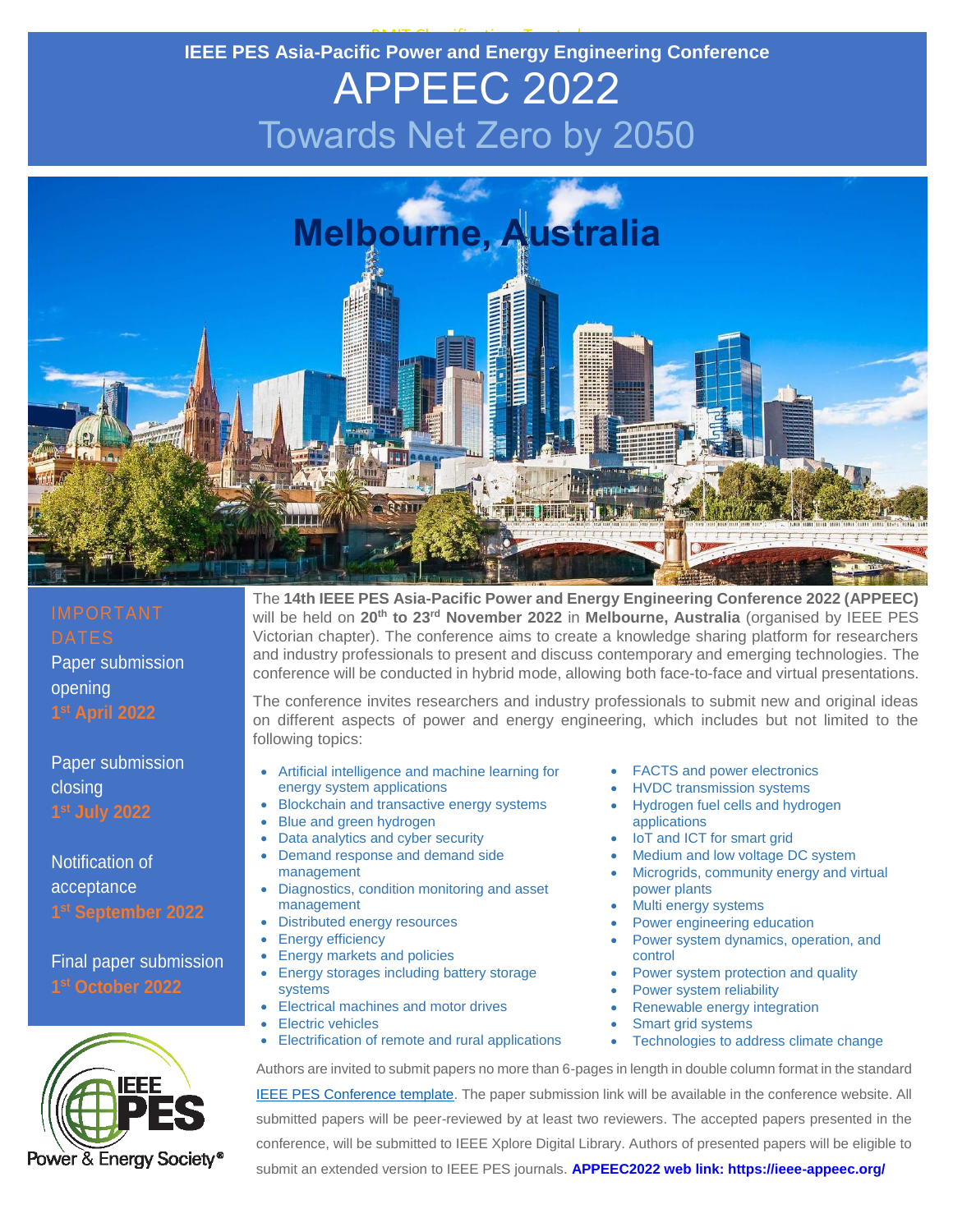### **Call for Special Sessions**

Proposal Submission Proposal Acceptance **Notification 15th of March, 2022** Paper Submission Paper Acceptance Notification Final Paper Submission:

APPEEC 2022 will also feature a number of special sessions to highlight current challenges faced by the power and energy sector. Special Session proposal should be on a particular topic related to the theme of the conference. The topic should not be very wide or very narrow and must be covering contemporary issues related to power and energy sectors. It will be the responsibility of the special session organizer (s) to secure 6 accepted papers to run the session. The special session template can be downloaded from the conference homepage or you may get it directly from the special session Chair (s). You are welcome to submit the special session proposal to the special session Chair (s) listed below:

S M Muyeen [sm.muyeen@qu.edu.qa](mailto:sm.muyeen@qu.edu.qa)  MD Rakibuzzaman Shah [m.shah@federation.edu](mailto:m.shah@federation.edu) Jiefeng Hu j.hu@federation.edu.au

### **Supported by**











### **APPEEC 2022 Committee Members**

Conference General Chair Prof Syed Islam

### Conference General Co-chairs

Prof Aman Maung Than Oo A/Prof Jahangir Hossain A/Prof Jiefeng Hu Dr Md Enamul Haque Prof SM Muyeen

#### Technical Program Chairs

Dr Kazi Hasan Dr Md Rakibuzzaman Shah A/Prof Nasser Hosseinzadeh Dr Shama Naz Islam

Publication Chairs Dr Ameen Gargoom Dr Mohammad Taufiqul Arif

**Webmaster** Dr Nabil Mohammed

Industry Chair Dr Nishad Mendis Hospitality Chair Prof Akhtar Kalam

Sponsorship & Exhibition Chair Alan Goodridge

WiE Chair Dr Asma Aziz

**Secretary** Dr Md Apel Mahmud

**Treasurer** Dr Md Shihanur Rahman

#### Special Session Chairs

A/Prof Jiefeng Hu Dr Md Rakibuzzaman Shah Prof SM Muyeen

Tutorial Chairs Dr Mohsen Khorasany Dr Reza Razzaghi